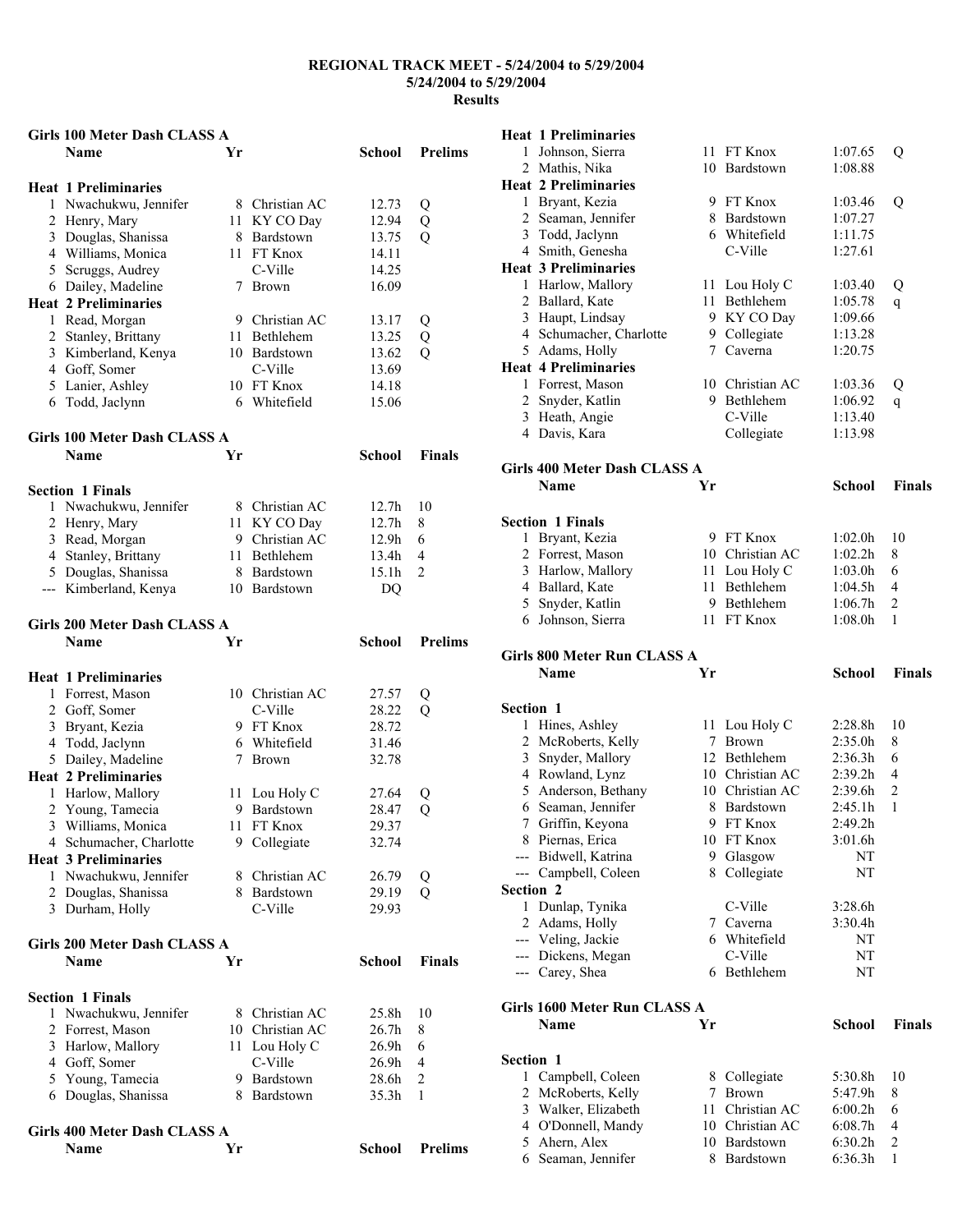|                  | 7 Thorton, Jasmine<br>8 Andino, Esselyn<br>--- Veling, Jackie<br>--- Hines, Ashley<br>--- Williamson, Kim |    | 9 FT Knox<br>9 FT Knox<br>6 Whitefield<br>11 Lou Holy C<br>10 Bethlehem | 6:52.2h<br>7:21.8h<br>NΤ<br>NT<br>DNF |                |
|------------------|-----------------------------------------------------------------------------------------------------------|----|-------------------------------------------------------------------------|---------------------------------------|----------------|
|                  | Girls 3200 Meter Run CLASS A<br>Name                                                                      | Yr |                                                                         | <b>School</b>                         | <b>Finals</b>  |
| <b>Section 1</b> |                                                                                                           |    |                                                                         |                                       |                |
|                  | 1 Campbell, Coleen                                                                                        |    | 8 Collegiate                                                            | 12:26.0h                              | 10             |
|                  | 2 Hendren, Lieve                                                                                          |    | 8 KY CO Day                                                             | 13:07.7h                              | 8              |
|                  | 3 Hatfield, Rachel                                                                                        |    | 12 Christian AC                                                         | 13:39.0h                              | 6              |
|                  | 4 Ahern, Alex                                                                                             |    | 10 Bardstown                                                            | 13:47.2h                              | 4              |
|                  | 5 McRoberts, Kelly                                                                                        |    | 7 Brown                                                                 | 13:54.1h                              | 2              |
|                  | --- Hart, Courtney                                                                                        |    | 10 Christian AC                                                         | NΤ                                    |                |
|                  | --- Andino, Esselyn                                                                                       |    | 9 FT Knox                                                               | NΤ                                    |                |
|                  | --- Thorton, Jasmine                                                                                      |    | 9 FT Knox                                                               | NΤ                                    |                |
|                  |                                                                                                           |    |                                                                         |                                       |                |
|                  | <b>Girls 100 Meter Hurdles CLASS A</b><br><b>Name</b>                                                     | Yr |                                                                         | School                                | <b>Prelims</b> |
|                  |                                                                                                           |    |                                                                         |                                       |                |
|                  | <b>Heat 1 Preliminaries</b>                                                                               |    |                                                                         |                                       |                |
|                  | 1 Graham, Joellyn                                                                                         |    | 12 Christian AC                                                         | 15.61                                 | Q              |
|                  | 2 Gibbs, Beth                                                                                             | 12 | KY CO Day                                                               | 15.97                                 | Q              |
|                  | 3 Hubbard, Valerie                                                                                        |    | 10 Bardstown                                                            | 19.84                                 |                |
|                  | 4 Scott, Ashley                                                                                           |    | 11 Lou Holy C                                                           | 21.71                                 |                |
|                  | <b>Heat 2 Preliminaries</b>                                                                               |    |                                                                         |                                       |                |
|                  | 1 Brown, Domonique                                                                                        |    | 12 FT Knox                                                              | 16.36                                 | Q              |
|                  | 2 Much, Kathy                                                                                             |    | 12 Christian AC                                                         | 23.21                                 | Q              |
|                  | <b>Heat 3 Preliminaries</b>                                                                               |    |                                                                         |                                       |                |
|                  | 1 England, Brittany                                                                                       |    | 10 Caverna                                                              | 20.38                                 | Q              |
|                  | 2 Dailey, Madeline                                                                                        |    | 7 Brown                                                                 | 21.84                                 | Q              |
|                  | <b>Girls 100 Meter Hurdles CLASS A</b>                                                                    |    |                                                                         |                                       |                |
|                  | <b>Name</b>                                                                                               | Yr |                                                                         | School                                | <b>Finals</b>  |
|                  | <b>Section 1 Finals</b>                                                                                   |    |                                                                         |                                       |                |
|                  | 1 Graham, Joellyn                                                                                         |    | 12 Christian AC                                                         | 15.0h                                 | 10             |
|                  | 2 Gibbs, Beth                                                                                             |    | 12 KY CO Day                                                            | 15.9h                                 | 8              |
|                  | 3 Brown, Domonique                                                                                        |    | 12 FT Knox                                                              | 16.4h                                 | 6              |
|                  | 4 England, Brittany                                                                                       |    | 10 Caverna                                                              | 20.6h                                 | 4              |
|                  | 5 Dailey, Madeline                                                                                        | 7  | <b>Brown</b>                                                            | 21.5h                                 | $\overline{c}$ |
|                  | 6 Much, Kathy                                                                                             |    | 12 Christian AC                                                         | 22.4h                                 | 1              |
|                  |                                                                                                           |    |                                                                         |                                       |                |
|                  | <b>Girls 300 Meter Hurdles CLASS A</b>                                                                    |    |                                                                         |                                       |                |
|                  | <b>Name</b>                                                                                               | Yr |                                                                         | <b>School</b>                         | <b>Prelims</b> |
|                  | <b>Heat 1 Preliminaries</b>                                                                               |    |                                                                         |                                       |                |
|                  | 1 Brown, Domonique                                                                                        |    | 12 FT Knox                                                              | 53.18                                 | Q              |
|                  | 2 Hubbard, Valerie                                                                                        | 10 | Bardstown                                                               | 55.13                                 | Q              |
|                  | 3 Dailey, Madeline                                                                                        | 7  | Brown                                                                   | 1:05.74                               | Q              |
|                  | --- Graham, Joellyn                                                                                       |    | 12 Christian AC                                                         | DQ                                    |                |
|                  | --- England, Brittany                                                                                     |    | 10 Caverna                                                              | DQ                                    |                |
|                  | <b>Heat 2 Preliminaries</b>                                                                               |    |                                                                         |                                       |                |
|                  | 1 Gibbs, Beth                                                                                             |    | 12 KY CO Day                                                            | 49.20                                 | Q              |
|                  | 2 Young, Tamecia                                                                                          |    | 9 Bardstown                                                             | 55.53                                 | Q              |
|                  | 3 Mudd, Kate                                                                                              |    | 10 Bethlehem                                                            | 59.63                                 | Q              |
|                  | 4 Much, Kathy                                                                                             |    | 12 Christian AC                                                         | 1:04.60                               |                |
|                  | Girls 300 Meter Hurdles CLASS A                                                                           |    |                                                                         |                                       |                |
|                  | Name                                                                                                      | Yr |                                                                         | School Finals                         |                |

| <b>Section 1 Finals</b>                                     |                          |                |                |
|-------------------------------------------------------------|--------------------------|----------------|----------------|
| 1 Gibbs, Beth                                               | 12 KY CO Day             | 50.6h          | 10             |
| 2 Brown, Domonique                                          | 12 FT Knox               | 52.8h          | 8              |
| 3 Hubbard, Valerie                                          | 10 Bardstown             | 56.6h          | 6              |
| 4 Young, Tamecia                                            | 9 Bardstown              | 57.0h          | 4              |
| 5 Mudd, Kate                                                | 10 Bethlehem             | 1:00.1h        | $\overline{c}$ |
| 6 Dailey, Madeline                                          | 7 Brown                  | 1:04.5h        | 1              |
| Girls 4x100 Meter Relay CLASS A                             |                          |                |                |
| Team                                                        | Relay                    | <b>Prelims</b> |                |
| <b>Heat 1 Preliminaries</b>                                 |                          |                |                |
| 1 Fort Knox                                                 | A                        | 52.20          | q              |
| 2 Bardstown                                                 | A                        | 54.00          | q              |
| 1) Kimberland, Kenya 10                                     | 2) Douglas, Shanissa 8   |                |                |
| 3) Downs, Brittany 12                                       | 4) Hazelwood, Shatoya 9  |                |                |
| 5) Hickman, Cassandra 12                                    | 6) Young, Tamecia 9      |                |                |
| 3 Christian AC                                              | A                        | 54.90          | q              |
| 1) Flaherty, Lauren 12                                      | 2) Read, Morgan 9        |                |                |
| 3) Nwachukwu, Jennifer 8                                    | 4) Marshall, Randi 9     |                |                |
| 5) Karrer, Katie 9<br>4 Bethlehem                           | A                        | 56.90          |                |
| 1) Strasinger, Laura 10                                     | 2) Snyder, Mallory 12    |                | q              |
| 3) Lyvers, Brittany 10                                      | 4) Stanley, Brittany 11  |                |                |
| 5) Tardiff, Jamie 9                                         | 6) Snyder, Katlin 9      |                |                |
| 5 Campbellsville                                            | A                        | 57.10          | q              |
| 1) Heath, Angie                                             | 2) Durham, Holly         |                |                |
| 3) Goff, Somer                                              | 4) Scruggs, Audrey       |                |                |
| Girls 4x100 Meter Relay CLASS A<br>Team                     | Relay                    | <b>Finals</b>  |                |
| <b>Section 1 Finals</b>                                     |                          |                |                |
| 1 Bardstown                                                 | A                        | 53.4h          | 10             |
| 1) Kimberland, Kenya 10                                     | 2) Douglas, Shanissa 8   |                |                |
| 3) Downs, Brittany 12                                       | 4) Hazelwood, Shatoya 9  |                |                |
| 5) Hickman, Cassandra 12<br>2 Fort Knox                     | 6) Young, Tamecia 9<br>A | 53.9h          | 8              |
| 1) Wright, Annyce 8                                         | 2) Williams, Monica 11   |                |                |
| 3) Neal, Ashley 9                                           | 4) Lanier, Ashley 10     |                |                |
| 5) Butts, Kareesha 11                                       |                          |                |                |
| 3 Christian AC                                              | A                        | 54.7h          | 6              |
| 1) Flaherty, Lauren 12                                      | 2) Read, Morgan 9        |                |                |
| 3) Nwachukwu, Jennifer 8                                    | 4) Marshall, Randi 9     |                |                |
| 5) Karrer, Katie 9                                          |                          |                |                |
| Section 1 Finals  (Girls 4x100 Meter Relay CLASS A)<br>Team | <b>Relay</b>             | <b>Finals</b>  |                |
|                                                             |                          |                |                |
| 4 Bethlehem                                                 | A                        | 55.5h          | $\overline{4}$ |
| 1) Strasinger, Laura 10                                     | 2) Snyder, Mallory 12    |                |                |
| 3) Lyvers, Brittany 10                                      | 4) Stanley, Brittany 11  |                |                |
| 5) Tardiff, Jamie 9                                         | 6) Snyder, Katlin 9      |                |                |
| 5 Campbellsville                                            | A                        | 58.4h          | 2              |
| 1) Heath, Angie                                             | 2) Durham, Holly         |                |                |
| 3) Goff, Somer                                              | 4) Scruggs, Audrey       |                |                |
| Girls 4x200 Meter Relay CLASS A                             |                          |                |                |
| Team                                                        | <b>Relay</b>             | <b>Prelims</b> |                |
|                                                             |                          |                |                |
| <b>Heat 1 Preliminaries</b><br><b>Fort Knox</b><br>1        | A                        | 1:52.20        | q              |
|                                                             |                          |                |                |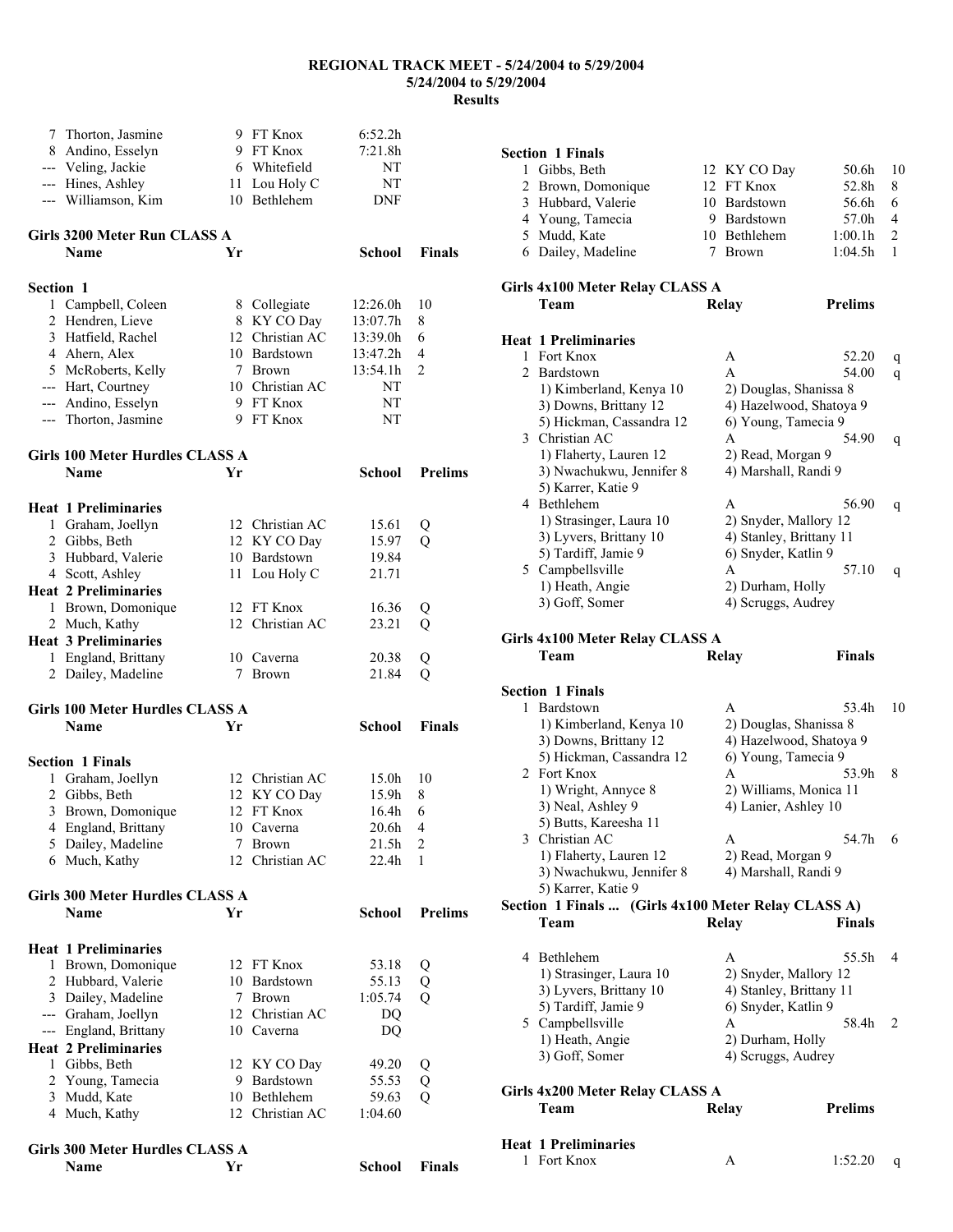| 2. Bardstown            | А                        | 1:53.50 | q |
|-------------------------|--------------------------|---------|---|
| 1) Kimberland, Kenya 10 | 2) Young, Tamecia 9      |         |   |
| 3) Douglas, Shanissa 8  | 4) Downs, Brittany 12    |         |   |
| 5) Hazelwood, Shatoya 9 | 6) Hickman, Cassandra 12 |         |   |
| 3 Bethlehem             | A                        | 1:54.00 | q |
| 1) Strasinger, Laura 10 | 2) Snyder, Mallory 12    |         |   |
| 3) Ballard, Kate 11     | 4) Stanley, Brittany 11  |         |   |
| 5) Snyder, Katlin 9     |                          |         |   |
| 4 Christian AC          | A                        | 1:54.70 | q |
| 1) Forrest, Mason 10    | 2) Flaherty, Lauren 12   |         |   |
| 3) Marshall, Randi 9    | 4) Nwachukwu, Jennifer 8 |         |   |
| 5) Hatfield, Rachel 12  | 6) Read, Morgan 9        |         |   |
|                         |                          |         |   |

## **Girls 4x200 Meter Relay CLASS A**

| Relay | Finals  |                                                                                                                                                                                                                                                                                 |
|-------|---------|---------------------------------------------------------------------------------------------------------------------------------------------------------------------------------------------------------------------------------------------------------------------------------|
|       |         |                                                                                                                                                                                                                                                                                 |
| A     | 1:51.4h | 10                                                                                                                                                                                                                                                                              |
|       |         |                                                                                                                                                                                                                                                                                 |
|       |         |                                                                                                                                                                                                                                                                                 |
|       |         |                                                                                                                                                                                                                                                                                 |
| A     | 1:52.3h | 8                                                                                                                                                                                                                                                                               |
|       |         |                                                                                                                                                                                                                                                                                 |
|       |         |                                                                                                                                                                                                                                                                                 |
|       |         |                                                                                                                                                                                                                                                                                 |
| A     | 1:53.7h | 6                                                                                                                                                                                                                                                                               |
|       |         |                                                                                                                                                                                                                                                                                 |
|       |         |                                                                                                                                                                                                                                                                                 |
|       |         |                                                                                                                                                                                                                                                                                 |
| A     | 1:53.9h | 4                                                                                                                                                                                                                                                                               |
|       |         |                                                                                                                                                                                                                                                                                 |
|       |         |                                                                                                                                                                                                                                                                                 |
|       |         |                                                                                                                                                                                                                                                                                 |
|       |         | 2) Flaherty, Lauren 12<br>4) Nwachukwu, Jennifer 8<br>6) Read, Morgan 9<br>2) Young, Tamecia 9<br>4) Downs, Brittany 12<br>6) Hickman, Cassandra 12<br>2) Williams, Monica 11<br>4) Neal, Ashley 9<br>6) Johnson, Sierra 11<br>2) Snyder, Mallory 12<br>4) Stanley, Brittany 11 |

#### **Girls 4x400 Meter Relay CLASS A Team Relay Prelims**

| <b>Heat 1 Preliminaries</b> |                         |              |
|-----------------------------|-------------------------|--------------|
| 1 Christian AC              | A                       | 4:22.00<br>q |
| 1) Forrest, Mason 10        | 2) Graham, Joellyn 12   |              |
| 3) Rowland, Lynz 10         | 4) Anderson, Bethany 10 |              |
| 5) Flaherty, Lauren 12      | 6) O'Donnell, Mandy 10  |              |
| 2 Fort Knox                 | A                       | 4:25.00<br>q |
| 3 Bethlehem                 | A                       | 4:31.00<br>q |
| 1) Strasinger, Laura 10     | 2) Snyder, Mallory 12   |              |
| 3) Snyder, Katlin 9         | 4) Ballard, Kate 11     |              |
| 5) Lyvers, Brittany 10      |                         |              |
| 4 Lou Holy C                | A                       | 4:32.00<br>q |
| 1) Harlow, Mallory 11       | 2) Gahafer, Lauren 12   |              |
| 3) Hines, Ashley 11         | 4) Scott, Ashley 11     |              |
| 5) Hans, Amanda 9           |                         |              |
| 5 Bardstown                 | A                       | 4:37.00<br>q |
| 1) Hickman, Cassandra 12    | 2) Hubbard, Valerie 10  |              |
| 3) Kimberland, Kenya 10     | 4) Mathis, Nika 10      |              |
| 5) Hazelwood, Shatoya 9     | 6) Seaman, Jennifer 8   |              |
| Campbellsville              | A                       | NT           |
| 1) Scruggs, Audrey          | 2) Smith, Genesha       |              |
| 3) Dunlap, Tynika           | 4) Bault, Kori          |              |
|                             |                         |              |

#### **Girls 4x400 Meter Relay CLASS A**

| Team | Relay | <b>Finals</b> |
|------|-------|---------------|
|      |       |               |

### **Section 1 Finals**

|                  | 1 Christian AC                     |      | A                       | 4:19.7h           | 10             |
|------------------|------------------------------------|------|-------------------------|-------------------|----------------|
|                  | 1) Forrest, Mason 10               |      | 2) Graham, Joellyn 12   |                   |                |
|                  | 3) Rowland, Lynz 10                |      | 4) Anderson, Bethany 10 |                   |                |
|                  | 5) Flaherty, Lauren 12             |      | 6) O'Donnell, Mandy 10  |                   |                |
|                  | 2 Fort Knox                        |      | A                       | 4:22.6h           | 8              |
|                  | 1) Butts, Kareesha 11              |      | 2) Piernas, Erica 10    |                   |                |
|                  | 3) Bryant, Kezia 9                 |      | 4) Johnson, Sierra 11   |                   |                |
|                  | 5) Griffin, Keyona 9               |      | 6) Williams, Monica 11  |                   |                |
|                  | 3 Bethlehem                        |      | A                       | 4:26.7h           | 6              |
|                  | 1) Strasinger, Laura 10            |      | 2) Snyder, Mallory 12   |                   |                |
|                  | 3) Snyder, Katlin 9                |      | 4) Ballard, Kate 11     |                   |                |
|                  | 5) Lyvers, Brittany 10             |      |                         |                   |                |
|                  | 4 Bardstown                        |      | A                       | 4:27.1h           | $\overline{4}$ |
|                  | 1) Hickman, Cassandra 12           |      | 2) Hubbard, Valerie 10  |                   |                |
|                  | 3) Kimberland, Kenya 10            |      | 4) Mathis, Nika 10      |                   |                |
|                  | 5) Hazelwood, Shatoya 9            |      | 6) Seaman, Jennifer 8   |                   |                |
|                  | 5 Lou Holy C                       |      | A                       | 4:39.2h           | 2              |
|                  | 1) Harlow, Mallory 11              |      | 2) Gahafer, Lauren 12   |                   |                |
|                  | 3) Hines, Ashley 11                |      | 4) Scott, Ashley 11     |                   |                |
|                  | 5) Hans, Amanda 9                  |      |                         |                   |                |
|                  |                                    |      |                         |                   |                |
|                  | Girls 4x800 Meter Relay CLASS A    |      |                         |                   |                |
|                  | Team                               |      | <b>Relay</b>            | <b>Finals</b>     |                |
|                  |                                    |      |                         |                   |                |
| <b>Section 1</b> |                                    |      |                         |                   |                |
|                  | 1 Christian AC                     |      | A                       | 10:44.74          | 10             |
|                  | 1) Hatfield, Rachel 12             |      | 2) Rowland, Lynz 10     |                   |                |
|                  | 3) O'Donnell, Mandy 10             |      | 4) Hart, Courtney 10    |                   |                |
|                  | 5) Walker, Elizabeth 11            |      | 6) Anderson, Bethany 10 |                   |                |
|                  | 2 Bardstown                        |      | A                       | 11:07.45          | 8              |
|                  | 1) Ahern, Alex 10                  |      | 2) Hubbard, Valerie 10  |                   |                |
|                  | 3) Mathis, Nika 10                 |      | 4) Seaman, Jennifer 8   |                   |                |
|                  | 3 Fort Knox                        |      | A                       | 11:19.85          | 6              |
|                  | 1) Bryant, Kezia 9                 |      | 2) Johnson, Sierra 11   |                   |                |
|                  | 3) Butts, Kareesha 11              |      | 4) Piernas, Erica 10    |                   |                |
|                  | 5) Griffin, Keyona 9               |      |                         |                   |                |
|                  |                                    |      |                         |                   |                |
|                  | <b>Boys 100 Meter Dash CLASS A</b> |      |                         |                   |                |
|                  | Name                               | Yr   |                         | School            | <b>Prelims</b> |
|                  | <b>Heat 1 Preliminaries</b>        |      |                         |                   |                |
|                  | 1 Hibbs, Jonathan                  |      | 12 Bardstown            | 11.47             |                |
|                  | 2 Pearson-Brown, John              |      | 12 FT Knox              | 11.81             | Q<br>Q         |
|                  | 3 Anderson, Chris                  | 11 - | C-Ville                 | 11.97             |                |
|                  | 4 Greenwell, Joseph                |      | 9 Bethlehem             | 12.93             |                |
|                  | 5 Cervallos, Eric                  |      | 10 Christian AC         | 14.12             |                |
|                  | <b>Heat 2 Preliminaries</b>        |      |                         |                   |                |
|                  | 1 Wilson, Darvell                  |      | 12 Bethlehem            | 11.68             | Q              |
|                  | 2 Barbour, B.J.                    |      | Glasgow                 | 12.07             | Q              |
|                  | <b>Heat 3 Preliminaries</b>        |      |                         |                   |                |
|                  | 1 Obeng, Kwasi                     |      | 10 Bardstown            | 11.18             | Q              |
|                  | 2 Tatum, Scott                     | 12   | Christian AC            | 11.34             | Q              |
|                  | 3 Anderson, Anthony                |      | 9 C-Ville               | 12.35             |                |
|                  |                                    |      |                         |                   |                |
|                  | <b>Boys 100 Meter Dash CLASS A</b> |      |                         |                   |                |
|                  | Name                               | Yr   |                         | School            | Finals         |
|                  |                                    |      |                         |                   |                |
|                  | <b>Section 1 Finals</b>            |      |                         |                   |                |
| 1                | Obeng, Kwasi                       |      | 10 Bardstown            | 10.9 <sub>h</sub> | 10             |
|                  | 2 Wilson, Darvell                  |      | 12 Bethlehem            | 11.1h             | 8              |
|                  | 3 Hibbs, Jonathan                  |      | 12 Bardstown            | 11.4h             | 6              |

3 Hibbs, Jonathan 12 Bardstown 11.4h 6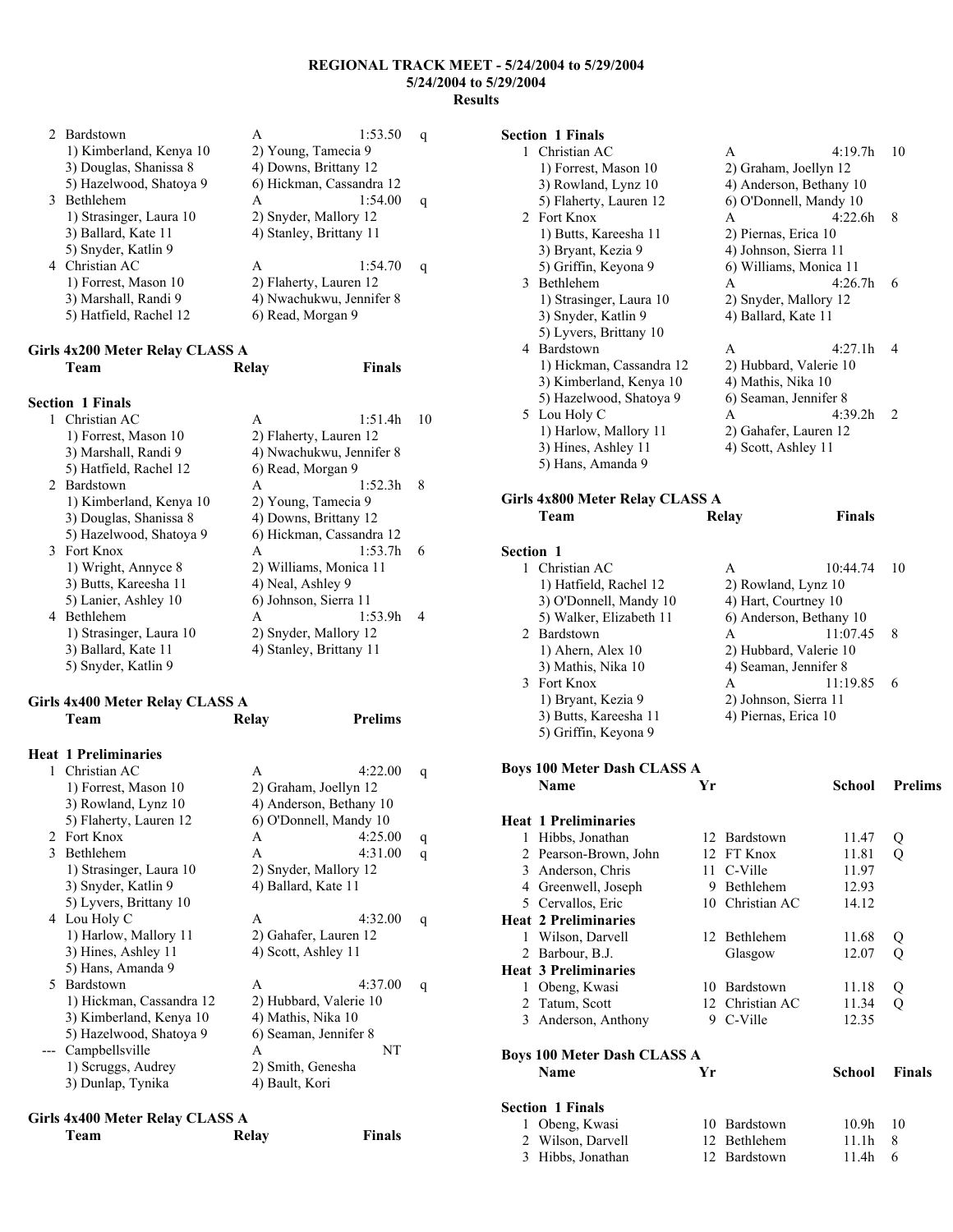|                | 4 Tatum, Scott                     |    | 12 Christian AC | 11.5h             | 4              |
|----------------|------------------------------------|----|-----------------|-------------------|----------------|
|                | 5 Pearson-Brown, John              |    | 12 FT Knox      | 11.8h             | $\overline{c}$ |
|                | 6 Barbour, B.J.                    |    | Glasgow         | 11.9h             | 1              |
|                | <b>Boys 200 Meter Dash CLASS A</b> |    |                 |                   |                |
|                | Name                               | Yr |                 | School            | <b>Prelims</b> |
|                | <b>Heat 1 Preliminaries</b>        |    |                 |                   |                |
|                | 1 Wilson, Darvell                  |    | 12 Bethlehem    | 23.73             | Q              |
|                | 2 Williams, Tramarcus              |    | 8 FT Knox       | 24.50             |                |
|                | 3 Pegram, Austin                   | 7  | <b>Brown</b>    | 28.40             |                |
|                | <b>Heat 2 Preliminaries</b>        |    |                 |                   |                |
|                | 1 Pearson-Brown, John              |    | 12 FT Knox      | 23.62             | Q              |
|                | 2 Butler, Jamehyl                  |    | 10 Bardstown    | 24.06             | q              |
|                | 3 Thornton, Dewayne                | 11 | C-Ville         | 25.03             |                |
|                | <b>Heat 3 Preliminaries</b>        |    |                 |                   |                |
|                | 1 Tatum, Scott                     |    | 12 Christian AC | 23.09             | Q              |
|                | 2 Sheth, Amir                      |    | 10 KY CO Day    | 24.11             | q              |
|                | <b>Heat 4 Preliminaries</b>        |    |                 |                   |                |
|                | 1 Obeng, Kwasi                     |    | 10 Bardstown    | 22.85             | Q              |
|                | 2 Titus, Eric                      | 11 | Lou Holy C      | 24.78             |                |
|                | 3 Radford, Chris                   |    | 12 KY CO Day    | 24.94             |                |
|                | 4 Tatum, Chris                     |    | 9 Christian AC  | 25.00             |                |
|                | <b>Boys 200 Meter Dash CLASS A</b> |    |                 |                   |                |
|                | <b>Name</b>                        | Yr |                 | <b>School</b>     | Finals         |
|                | <b>Section 1 Finals</b>            |    |                 |                   |                |
|                | 1 Obeng, Kwasi                     |    | 10 Bardstown    | 22.4h             | 10             |
|                | 2 Tatum, Scott                     |    | 12 Christian AC | 22.9 <sub>h</sub> | 8              |
|                | 3 Butler, Jamehyl                  |    | 10 Bardstown    | 23.0h             | 6              |
|                | 4 Pearson-Brown, John              |    | 12 FT Knox      | 23.4h             | 4              |
|                | 5 Sheth, Amir                      |    | 10 KY CO Day    | 23.5h             | $\overline{c}$ |
|                | 6 Wilson, Darvell                  |    | 12 Bethlehem    | 24.0h             | 1              |
|                | <b>Boys 400 Meter Dash CLASS A</b> |    |                 |                   |                |
|                | <b>Name</b>                        | Yr |                 | School            | <b>Prelims</b> |
|                | <b>Heat 1 Preliminaries</b>        |    |                 |                   |                |
|                | 1 Downs, Paul                      |    | 9 Bardstown     | 55.28             | Q              |
| $\overline{2}$ | Shannon, Michael                   |    | Glasgow         | 1:00.19           | Q              |
| 3              | Blunk, Timothy                     | 8  | <b>Brown</b>    | 1:00.47           |                |
|                | <b>Heat 2 Preliminaries</b>        |    |                 |                   |                |
| 1              | Obeng, Kwasi                       |    | 10 Bardstown    | 54.61             | Q              |
|                | 2 Key, Mike                        |    | 9 FT Knox       | 57.63             | Q              |
|                | 3 Stepp, Nathan                    |    | Glasgow         | 58.59             |                |
|                | 4 Richardson, Kyle                 | 7  | Caverna         | 1:14.70           |                |
|                | <b>Heat 3 Preliminaries</b>        |    |                 |                   |                |
| 1              | Tatum, Scott                       |    | 12 Christian AC | 52.40             | Q              |
| 2              | Hancock, Jimmy                     |    | 12 Lou Holy C   | 57.16             | Q              |
|                | <b>Boys 400 Meter Dash CLASS A</b> |    |                 |                   |                |
|                | Name                               | Yr |                 | <b>School</b>     | Finals         |
|                | <b>Section 1 Finals</b>            |    |                 |                   |                |
| 1              | Obeng, Kwasi                       |    | 10 Bardstown    | 50.5h             | 10             |
| $\overline{2}$ | Tatum, Scott                       | 12 | Christian AC    | 50.7h             | 8              |
| 3              | Downs, Paul                        |    | 9 Bardstown     | 53.2h             | 6              |
|                | 4 Hancock, Jimmy                   |    | 12 Lou Holy C   | 58.5h             | 4              |
|                | 5 Key, Mike                        |    | 9 FT Knox       | 59.8h             | $\overline{c}$ |
|                | 6 Shannon, Michael                 |    | Glasgow         | 1:04.2h           | $\mathbf{1}$   |

| <b>Boys 800 Meter Run CLASS A</b> |                                          |         |                         |                      |                |
|-----------------------------------|------------------------------------------|---------|-------------------------|----------------------|----------------|
|                                   | Name                                     | Yr      |                         | School               | <b>Finals</b>  |
|                                   |                                          |         |                         |                      |                |
| Section 1                         |                                          |         |                         |                      |                |
|                                   | 1 Rowe, Jacie                            |         | 11 FT Knox              | 2:08.3h              | 10             |
|                                   |                                          |         |                         |                      |                |
|                                   | 2 Hillard, Michael                       | 11      | Bardstown               | 2:08.4h              | 8              |
|                                   | 3 Stone, Maurice                         |         | 12 Bardstown            | 2:10.9h              | 6              |
|                                   | 4 Johnson, David                         |         | 10 FT Knox              | 2:13.1h              | 4              |
|                                   | 5 Fahringer, Charles                     |         | 12 Lou Holy C           | 2:16.1h              | $\overline{c}$ |
|                                   | 6 Wellum, Joel                           |         | 8 Portlanc CH           | 2:17.6h              |                |
|                                   | 7 Kettring, Sean                         |         | 9 KY CO Day             | 2:18.1h              |                |
|                                   | 8 Boly, Luke                             |         | 11 Bethlehem            | 2:19.3h              |                |
|                                   | 9 Hall, Matt                             |         | 9 Bethlehem             | 2:25.4h              |                |
|                                   | 10 Hancock, Jimmy                        |         | 12 Lou Holy C           | 2:32.6h              |                |
| Section 2                         |                                          |         |                         |                      |                |
|                                   |                                          |         |                         |                      |                |
|                                   | 1 Simmons, Deron                         |         | 10 St. Francis          | 2:17.1h              | 1              |
|                                   | 2 Gates, Sam                             |         | 10 Christian AC         | 2:19.8h              |                |
|                                   | 3 Squires, Jake                          |         | 10 C-Ville              | 2:26.0h              |                |
|                                   | 4 Blunk, Timothy                         |         | 8 Brown                 | 2:31.5h              |                |
|                                   | 5 Jeter, James                           |         | 7 Brown                 | 2:35.7h              |                |
|                                   | 6 Bates, Andrew                          |         | 8 C-Ville               | 2:37.3h              |                |
|                                   | 7 Wellum, Justin                         |         | 6 Portlanc CH           | 2:49.4h              |                |
|                                   | --- Richardson, Kyle                     |         | 7 Caverna               | NΤ                   |                |
|                                   |                                          |         |                         |                      |                |
|                                   |                                          |         |                         |                      |                |
|                                   | <b>Boys 1600 Meter Run CLASS A</b>       |         |                         |                      |                |
|                                   | <b>Name</b>                              | Yr      |                         | School               | <b>Finals</b>  |
|                                   |                                          |         |                         |                      |                |
| <b>Section 1</b>                  |                                          |         |                         |                      |                |
|                                   | 1 Hurtle, Chris                          |         | 11 FT Knox              | 4:43.0h              | 10             |
|                                   | 2 Halsell, Robert                        |         | 12 Brown                | 4:51.2h              | 8              |
|                                   |                                          |         |                         | 4:51.6h              | 6              |
|                                   | 3 Clements, TY                           |         | 11 Bethlehem            |                      |                |
|                                   | 4 Brown, Richard                         |         | 11 C-Ville              | 4:56.9h              | 4              |
|                                   |                                          |         |                         |                      |                |
|                                   | Section 1  (Boys 1600 Meter Run CLASS A) |         |                         |                      |                |
|                                   | Name                                     | Yr      |                         | <b>School</b>        | <b>Finals</b>  |
|                                   |                                          |         |                         |                      |                |
|                                   |                                          |         | 8 Portlanc CH           |                      | 2              |
|                                   | 5 Wellum, Joel                           |         |                         | 4:58.2h              | 1              |
|                                   | 6 Fahringer, Charles                     |         | 12 Lou Holy C           | 5:07.8h              |                |
|                                   | 7 Hibbs, Frankie                         |         | 12 Bardstown            | 5:13.0h              |                |
|                                   | 8 Case, Kevin                            |         | 10 Lou Holy C           | 5:19.5h              |                |
|                                   | 9 Goode, Ryan                            | 12      | KY CO Day               | 5:22.8h              |                |
|                                   | 10 Hubbard, Spencer                      |         | 12 Bardstown            | 5:26.9h              |                |
| 11                                | Jeter, James                             | 7       | Brown                   | 5:31.4h              |                |
|                                   | 12 Wellum, Justin                        | 6       | Portlanc CH             | 5:42.5h              |                |
| 13                                | McClain, Brian                           | 8       | Whitefield              | 5:56.7h              |                |
|                                   | 14 Hobson, Luke                          | 10      | Christian AC            | 6:52.4h              |                |
|                                   | 15 Cabral, James                         |         | 8 C-Ville               | 6:54.4h              |                |
|                                   |                                          |         |                         |                      |                |
|                                   | --- Simmons, Deron                       |         | 10 St. Francis          | NT                   |                |
|                                   | --- Williams, Regis                      |         | 12 FT Knox              | NT                   |                |
|                                   | --- Frazier, Phillip                     | 11      | Bethlehem               | NT                   |                |
|                                   |                                          |         |                         |                      |                |
|                                   | <b>Boys 3200 Meter Run CLASS A</b>       |         |                         |                      |                |
|                                   | <b>Name</b>                              | Yr      |                         | <b>School</b>        | <b>Finals</b>  |
|                                   |                                          |         |                         |                      |                |
| Section 1                         |                                          |         |                         |                      |                |
| 1                                 |                                          | 11      | FT Knox                 |                      | 10             |
|                                   | Hurtle, Chris                            |         |                         | 10:47.1h             |                |
| $\overline{2}$                    | Halsell, Robert                          | 12      | Brown                   | 10:50.5h             | 8              |
|                                   | 3 Bowling, Chad                          | 11      | Lou Holy C              | 10:55.8h             | 6              |
|                                   | 4 Clements, TY                           | 11      | Bethlehem               | 11:01.9h             | 4              |
|                                   | 5 Pippin, Paul                           | 11      | KY CO Day               | 11:04.3h             | $\overline{c}$ |
|                                   | 6 Case, Kevin                            | 10      | Lou Holy C              | 11:46.9h             | 1              |
| 7                                 | Reed, Justin<br>8 McClain, Brian         | 9<br>8. | Bardstown<br>Whitefield | 12:40.2h<br>12:45.1h |                |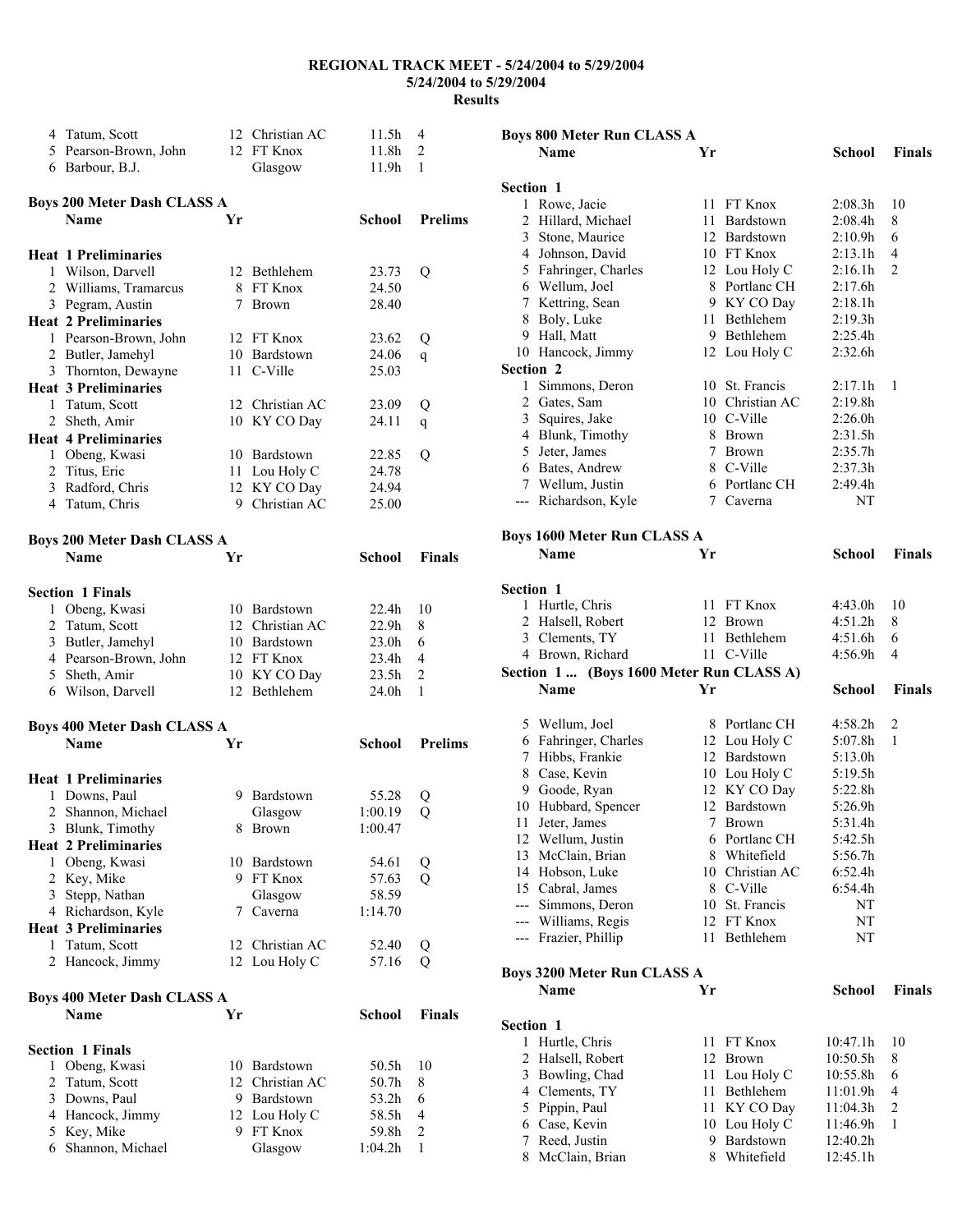|    | 9 Hillard, Michael                                 | 11   | Bardstown                   | 13:02.8h       |                |
|----|----------------------------------------------------|------|-----------------------------|----------------|----------------|
| 10 | McRoberts, Forrest                                 |      | Brown                       | 13:24.8h       |                |
|    | 11 Baker, Chris                                    |      | 8 C-Ville                   | 13:47.5h       |                |
|    | 12 Riggs, Evan                                     |      | 7 C-Ville                   | 15:32.3h       |                |
|    | --- Torres, Ryan                                   |      | 9 FT Knox                   | NΤ             |                |
|    | <b>Boys 110 Meter Hurdles CLASS A</b>              |      |                             |                |                |
|    | <b>Name</b>                                        | Yr   |                             | School         | <b>Prelims</b> |
|    |                                                    |      |                             |                |                |
|    | <b>Heat 1 Preliminaries</b><br>1 Wigginton, Joseph |      | 12 Bardstown                | 16.32          | Q              |
|    | 2 Miller, Kyle                                     |      | 9 FT Knox                   | 19.06          | Q              |
|    | 3 Slider, William                                  | 11 - | <b>Brown</b>                | 19.31          |                |
|    | 4 Harlow, Evan                                     |      | 9 Lou Holy C                | 24.13          |                |
|    | <b>Heat 2 Preliminaries</b>                        |      |                             |                |                |
|    | 1 Jackson, Billy                                   |      | 9 Bethlehem                 | 16.08          | Q              |
|    | 2 Byrd, Johnny                                     | 11   | C-Ville                     | 18.72          | $\overline{Q}$ |
|    | 3 Bowling, Brian                                   |      | 10 Lou Holy C               | 18.93          |                |
|    | 4 Wilson, Keenan                                   |      | 11 Bethlehem                | 19.84          |                |
|    | <b>Heat 3 Preliminaries</b>                        |      |                             |                |                |
|    | 1 Reed, Brandon                                    | 11   | Bardstown                   | 16.56          | Q              |
|    | 2 Herring, Duwaun                                  |      | 12 FT Knox                  | 19.88          | Q              |
|    | --- Hobson, Luke                                   |      | 10 Christian AC             | DQ             |                |
|    |                                                    |      |                             |                |                |
|    | <b>Boys 110 Meter Hurdles CLASS A</b>              |      |                             |                |                |
|    | <b>Name</b>                                        | Yr   |                             | <b>School</b>  | <b>Finals</b>  |
|    | <b>Section 1 Finals</b>                            |      |                             |                |                |
| 1  | Jackson, Billy                                     |      | 9 Bethlehem                 | 15.6h          | 10             |
|    | 2 Wigginton, Joseph                                |      | 12 Bardstown                | 15.9h          | 8              |
|    | 3 Reed, Brandon                                    |      | 11 Bardstown                | 16.9h          | 6              |
|    | 4 Byrd, Johnny                                     | 11   | C-Ville                     | 19.1h          | 4              |
|    | 5 Herring, Duwaun                                  |      | 12 FT Knox                  | 19.4h          | 2              |
|    | 6 Miller, Kyle                                     |      | 9 FT Knox                   | 21.9h          | 1              |
|    | <b>Boys 300 Meter Hurdles CLASS A</b>              |      |                             |                |                |
|    | <b>Name</b>                                        | Yr   |                             | <b>School</b>  | <b>Prelims</b> |
|    |                                                    |      |                             |                |                |
|    | <b>Heat 1 Preliminaries</b>                        |      |                             |                |                |
| 1  | Reed, Brandon                                      | 11 - | Bardstown                   | 43.94          | Q              |
| 2  | Bowling, Brian                                     |      | 10 Lou Holy C<br>11 C-Ville | 45.31<br>47.31 | Q              |
|    | 3 Byrd, Johnny<br>4 Hobson, Luke                   |      | 10 Christian AC             | 54.72          |                |
|    | <b>Heat 2 Preliminaries</b>                        |      |                             |                |                |
| 1  | Wigginton, Joseph                                  |      | 12 Bardstown                | 41.69          | Q              |
|    | 2 Moody, Ryan                                      | 11   | KY CO Day                   | 45.05          | Q              |
|    | 3 Slider, William                                  | 11   | <b>Brown</b>                | 49.36          |                |
|    | 4 Harlow, Evan                                     | 9.   | Lou Holy C                  | 1:00.25        |                |
|    | <b>Heat 3 Preliminaries</b>                        |      |                             |                |                |
|    | 1 Jackson, Billy                                   |      | 9 Bethlehem                 | 41.41          | Q              |
|    | 2 Herring, Duwaun                                  |      | 12 FT Knox                  | 45.56          | Q              |
|    | 3 Wilson, Keenan                                   | 11   | Bethlehem                   | 49.15          |                |
|    | 4 Miller, Kyle                                     | 9.   | FT Knox                     | 50.98          |                |
|    |                                                    |      |                             |                |                |
|    | <b>Boys 300 Meter Hurdles CLASS A</b><br>Name      | Yr   |                             | <b>School</b>  | <b>Finals</b>  |
|    |                                                    |      |                             |                |                |
|    | <b>Section 1 Finals</b>                            |      |                             |                |                |
| 1  | Jackson, Billy                                     |      | 9 Bethlehem                 | 40.1h          | 10             |
| 2  | Wigginton, Joseph                                  | 12   | Bardstown                   | 41.6h          | 8              |
| 3  | Moody, Ryan                                        | 11   | KY CO Day                   | 44.1h          | 6              |
|    | 4 Bowling, Brian                                   |      | 10 Lou Holy C               | 44.5h          | 4              |

| 5 Reed, Brandon                                   | 11 Bardstown                                  | 45.0h             | 2  |
|---------------------------------------------------|-----------------------------------------------|-------------------|----|
| 6 Herring, Duwaun                                 | 12 FT Knox                                    | 47.2 <sub>h</sub> | 1  |
| <b>Boys 4x100 Meter Relay CLASS A</b>             |                                               |                   |    |
| Team                                              | <b>Relay</b>                                  | <b>Prelims</b>    |    |
| <b>Heat 1 Preliminaries</b>                       |                                               |                   |    |
| 1 Fort Knox                                       | A                                             | 44.70             | Q  |
| 2 Bethlehem                                       | A                                             | 46.90             | O  |
| 1) Jackson, Billy 9                               | 2) Hall, Matt 9                               |                   |    |
| 3) Greenwell, Joseph 9                            | 4) Wilson, Darvell 12                         |                   |    |
| 5) Carey, Austin 9                                | 6) Boly, Luke 11                              |                   |    |
| 3 Campbellsville<br>1) Thornton, Dewayne 11       | A<br>2) Perkins, Isaiah 10                    | 48.20             | Q  |
| 3) Anderson, Anthony 9                            | 4) Anderson, Chris 11                         |                   |    |
| <b>Heat 2 Preliminaries</b>                       |                                               |                   |    |
| 1 Bardstown                                       | A                                             | 44.30             | Q  |
| 1) Butler, Jamehyl 10                             | 2) Calhoun, Brian 10                          |                   |    |
| 3) Hibbs, Jonathan 12                             | 4) Young, Jermaine 12                         |                   |    |
| 5) Phillips, Desmond 10                           | 6) Downs, Paul 9                              |                   |    |
| <b>Boys 4x100 Meter Relay CLASS A</b>             |                                               |                   |    |
| Team                                              | <b>Relay</b>                                  | <b>Finals</b>     |    |
|                                                   |                                               |                   |    |
| <b>Section 1 Finals</b>                           |                                               |                   |    |
| 1 Bardstown                                       | A                                             | 44.8h             | 10 |
| 1) Butler, Jamehyl 10<br>3) Hibbs, Jonathan 12    | 2) Calhoun, Brian 10<br>4) Young, Jermaine 12 |                   |    |
| 5) Phillips, Desmond 10                           | 6) Downs, Paul 9                              |                   |    |
| 2 Fort Knox                                       | A                                             | 46.0h             | 8  |
| 1) Dright, Aurnell 12                             | 2) Williams, Tramarcus 8                      |                   |    |
|                                                   | 4) Pearson-Brown, John 12                     |                   |    |
| 5) Herring, Duwaun 12                             | 6) Grant, Trence 9                            |                   |    |
| 3 Campbellsville                                  | A                                             | 47.0h             | 6  |
| 1) Thornton, Dewayne 11<br>3) Anderson, Anthony 9 | 2) Perkins, Isaiah 10                         |                   |    |
| 4 Bethlehem                                       | 4) Anderson, Chris 11<br>A                    | 47.3h             | 4  |
| 1) Jackson, Billy 9                               | 2) Hall, Matt 9                               |                   |    |
| 3) Greenwell, Joseph 9                            | 4) Wilson, Darvell 12                         |                   |    |
| 5) Carey, Austin 9                                | 6) Boly, Luke 11                              |                   |    |
|                                                   |                                               |                   |    |
| Boys 4x200 Meter Relay CLASS A<br>Team            | Relay                                         | <b>Prelims</b>    |    |
|                                                   |                                               |                   |    |
| <b>Heat 1 Preliminaries</b>                       |                                               |                   |    |
| 1 Fort Knox                                       | A                                             | 1:34.20           | Q  |
| 2 Campbellsville                                  | A                                             | 1:49.70           | Q  |
| 1) Thornton, Dewayne 11                           | 2) Anderson, Anthony 9                        |                   |    |
| 3) Byrd, Johnny 11<br><b>Heat 2 Preliminaries</b> | 4) Perkins, Isaiah 10                         |                   |    |
| 1 Bardstown                                       | A                                             | 1:33.70           | Q  |
| 1) Payne, Chris 12                                | 2) Butler, Jamehyl 10                         |                   |    |
| 3) Downs, Paul 9                                  | 4) Young, Jermaine 12                         |                   |    |
| 5) Stone, Maurice 12                              | 6) Hibbs, Jonathan 12                         |                   |    |
| 2 Lou Holy C                                      | A                                             | 1:38.00           | Q  |
| 1) Titus, Eric 11                                 | 2) Bowling, Brian 10                          |                   |    |
| 3) Brunger, Cody 9                                | 4) Beamer, Jay 9                              |                   |    |
| 5) Booker, Marrell 11<br>3 Bethlehem              | 6) Hancock, Jimmy 12                          | 1:40.00           |    |
| 1) Boly, Luke 11                                  | A<br>2) Carey, Austin 9                       |                   | Q  |
| 3) Hall, Matt 9                                   | 4) Wilson, Darvell 12                         |                   |    |
| 5) Frazier, Phillip 11                            | 6) Greenwell, Joseph 9                        |                   |    |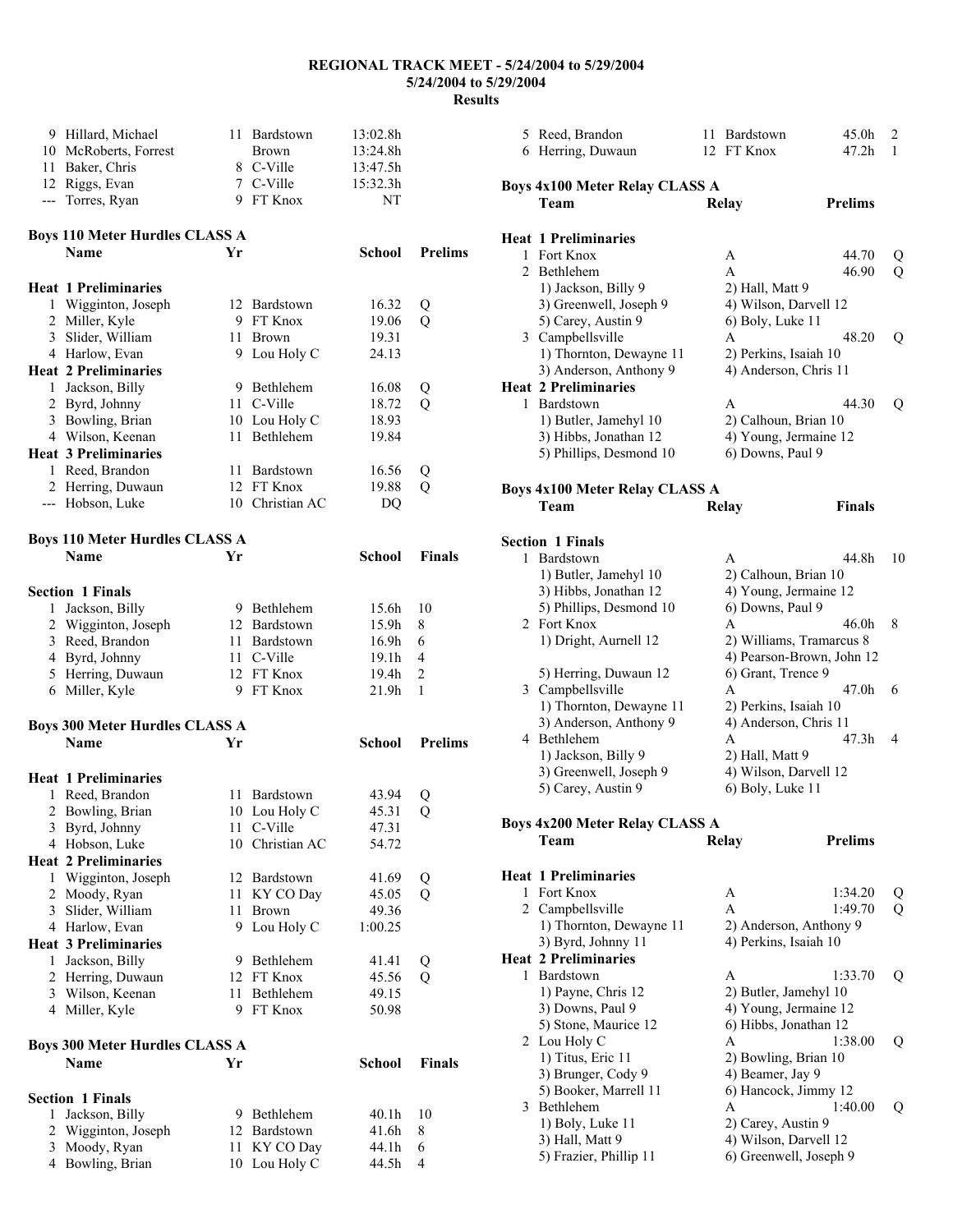## **Boys 4x200 Meter Relay CLASS A Team Relay Finals**

|   | <b>Section 1 Finals</b> |                           |                               |  |
|---|-------------------------|---------------------------|-------------------------------|--|
| 1 | Bardstown               | 1:34.6h<br>A              | 10                            |  |
|   | 1) Payne, Chris 12      | 2) Butler, Jamehyl 10     |                               |  |
|   | 3) Downs, Paul 9        | 4) Young, Jermaine 12     |                               |  |
|   | 5) Stone, Maurice 12    | 6) Hibbs, Jonathan 12     |                               |  |
|   | 2 Fort Knox             | 1:35.8h<br>$\mathsf{A}$   | 8                             |  |
|   | 1) Dright, Aurnell 12   | 2) Williams, Tramarcus 8  |                               |  |
|   | 3) Williams, Derrick 9  | 4) Pearson-Brown, John 12 |                               |  |
|   | 5) Grant, Trence 9      | 6) Herring, Duwaun 12     |                               |  |
|   | 3 Campbellsville        | 1:40.7h<br>A              | 6                             |  |
|   | 1) Thornton, Dewayne 11 | 2) Anderson, Anthony 9    |                               |  |
|   | 3) Byrd, Johnny 11      | 4) Perkins, Isaiah 10     |                               |  |
|   | 4 Bethlehem             | 1:41.5h<br>A              | 4                             |  |
|   | 1) Boly, Luke 11        | 2) Carey, Austin 9        |                               |  |
|   | 3) Hall, Matt 9         | 4) Wilson, Darvell 12     |                               |  |
|   | 5) Frazier, Phillip 11  | 6) Greenwell, Joseph 9    |                               |  |
|   | 5 Lou Holy C            | 1:41.9h<br>A              | $\mathfrak{D}_{\mathfrak{p}}$ |  |
|   | 1) Titus, Eric 11       | 2) Bowling, Brian 10      |                               |  |
|   | 3) Brunger, Cody 9      | 4) Beamer, Jay 9          |                               |  |
|   | 5) Booker, Marrell 11   | 6) Hancock, Jimmy 12      |                               |  |

#### **Boys 4x400 Meter Relay CLASS A**

|   | Team                        | Relay                | Prelims                  |   |
|---|-----------------------------|----------------------|--------------------------|---|
|   | <b>Heat 1 Preliminaries</b> |                      |                          |   |
| 1 | Fort Knox                   | A                    | 3:40.00                  | Q |
|   | 2 Kentucky Country Day      | A                    | 3:49.00                  | О |
|   | 1) Beam, Trey 9             | 2) Moody, Ryan 11    |                          |   |
|   | 3) Moore, Parker 11         | 4) Radford, Chris 12 |                          |   |
|   | 5) Kettring, Sean 9         | 6) Sheth, Amir 10    |                          |   |
| 3 | <b>Brown</b>                | A                    | 4:09.00                  | О |
|   | <b>Heat 2 Preliminaries</b> |                      |                          |   |
| 1 | Bardstown                   | A                    | 3:39.00                  | Q |
|   | 1) Downs, Paul 9            | 2) Obeng, Kwasi 10   |                          |   |
|   | 3) Stone, Maurice 12        |                      | 4) Wigginton, Joseph 12  |   |
|   | 5) Young, Jermaine 12       | 6) Payne, Josh 10    |                          |   |
|   | 2 Christian AC              | A                    | 3:53.00                  | O |
|   | 1) Tatum, Scott 12          | 2) Gates, Sam 10     |                          |   |
|   | 3) Collins, Taylor 9        | $(4)$ Derry, Joe 10  |                          |   |
|   | 3 Lou Holy C                | A                    | 3:55.00                  | О |
|   | 1) Hancock, Jimmy 12        |                      | 2) Fahringer, Charles 12 |   |
|   | 3) Bowling, Brian 10        | 4) Brunger, Cody 9   |                          |   |
|   | 5) Bowling, Chad 11         | 6) Harlow, Evan 9    |                          |   |
|   |                             |                      |                          |   |

# **Boys 4x400 Meter Relay CLASS A**

| <b>Section 1 Finals</b>  |                   |                         |    |
|--------------------------|-------------------|-------------------------|----|
| Bardstown                | A                 | 3:35.0h                 | 10 |
| 1) Downs, Paul 9         |                   | 2) Obeng, Kwasi 10      |    |
| 3) Stone, Maurice 12     |                   | 4) Wigginton, Joseph 12 |    |
| 5) Young, Jermaine 12    | 6) Payne, Josh 10 |                         |    |
| 2 Fort Knox              | A                 | 3:44.9h                 | 8  |
| 1) Williams, Tramarcus 8 |                   | 2) Williams, Derrick 9  |    |
| 3) Rowe, Jacie 11        |                   | 4) Dright, Aurnell 12   |    |
| 5) Key, Mike 9           |                   | 6) Grant, Trence 9      |    |
| 3 Kentucky Country Day   | A                 | 3:45.2h                 |    |
| 1) Beam, Trey 9          |                   | 2) Moody, Ryan 11       |    |

**Finals** 

|                  | 3) Moore, Parker 11<br>5) Kettring, Sean 9<br>4 Christian AC<br>1) Tatum, Scott 12                        | 4) Radford, Chris 12<br>6) Sheth, Amir 10<br>A<br>2) Gates, Sam 10                           | 3:53.4h | 4            |
|------------------|-----------------------------------------------------------------------------------------------------------|----------------------------------------------------------------------------------------------|---------|--------------|
| 5                | 3) Collins, Taylor 9<br>Lou Holy C<br>1) Hancock, Jimmy 12<br>3) Bowling, Brian 10<br>5) Bowling, Chad 11 | 4) Derry, Joe 10<br>A<br>2) Fahringer, Charles 12<br>4) Brunger, Cody 9<br>6) Harlow, Evan 9 | 3:57.1h | 2            |
|                  | Section 1 Finals  (Boys 4x400 Meter Relay CLASS A)                                                        |                                                                                              |         |              |
|                  | Team                                                                                                      | Relay                                                                                        | Finals  |              |
|                  |                                                                                                           |                                                                                              |         |              |
| 6                | Brown                                                                                                     | A                                                                                            | 4:02.1h | 1            |
|                  | 1) Blunk, Timothy 8                                                                                       | 2) Halsell, Robert 12                                                                        |         |              |
|                  | 3) Pegram, Austin 7                                                                                       | 4) Slider, William 11                                                                        |         |              |
|                  | 5) Jeter, James 7                                                                                         | 6) Torp, Zachary 7                                                                           |         |              |
|                  | <b>Boys 4x800 Meter Relay CLASS A</b>                                                                     |                                                                                              |         |              |
|                  | Team                                                                                                      | Relay                                                                                        | Finals  |              |
|                  |                                                                                                           |                                                                                              |         |              |
| <b>Section 1</b> |                                                                                                           |                                                                                              |         |              |
| 1                | Bardstown                                                                                                 | A                                                                                            | 8:47.26 | 10           |
|                  | 1) Downs, Paul 9                                                                                          | 2) Hibbs, Frankie 12                                                                         |         |              |
|                  | 3) Hillard, Michael 11                                                                                    | 4) Hubbard, Spencer 12                                                                       |         |              |
|                  | 5) Stone, Maurice 12                                                                                      | 6) Wigginton, Joseph 12                                                                      |         |              |
| 2                | <b>Fort Knox</b>                                                                                          | A                                                                                            | 8:49.59 | 8            |
|                  | 1) Johnson, David 10                                                                                      | 2) Hurtle, Chris 11                                                                          |         |              |
|                  | 3) Williams, Regis 12                                                                                     | 4) Rowe, Jacie 11                                                                            |         |              |
|                  | 5) Dright, Aurnell 12                                                                                     | 6) Torres, Ryan 9                                                                            |         |              |
|                  | 3 Kentucky Country Day                                                                                    | A                                                                                            | 8:59.18 | 6            |
|                  | 1) Pippin, Paul 11                                                                                        | 2) Moore, Parker 11                                                                          |         |              |
|                  | 3) Moody, Ryan 11                                                                                         | 4) Kettring, Sean 9                                                                          |         |              |
|                  | 5) Irwin, Taylor 9                                                                                        | 6) Goode, Ryan 12                                                                            |         |              |
|                  | 4 Lou Holy C                                                                                              | A                                                                                            | 9:05.46 | 4            |
|                  | 1) Fahringer, Charles 12                                                                                  | 2) Hancock, Jimmy 12                                                                         |         |              |
|                  | 3) Case, Kevin 10                                                                                         | 4) Bowling, Chad 11                                                                          |         |              |
|                  | 5) Brunger, Cody 9                                                                                        | 6) Titus, Eric 11                                                                            |         |              |
| 5.               | Bethlehem                                                                                                 | A                                                                                            | 9:33.29 | 2            |
|                  | 1) Jackson, Billy 9                                                                                       | 2) Boly, Luke 11                                                                             |         |              |
|                  | 3) Hall, Matt 9                                                                                           | 4) Clements, TY 11                                                                           |         |              |
|                  | 5) Frazier, Phillip 11                                                                                    | 6) Carey, Austin 9                                                                           |         |              |
| 6                | <b>Brown</b>                                                                                              | A                                                                                            | 9:43.76 | $\mathbf{1}$ |
|                  | 1) Blunk, Timothy 8                                                                                       | 2) Halsell, Robert 12                                                                        |         |              |
|                  | 3) Torp, Zachary 7                                                                                        | 4) Jeter, James 7                                                                            |         |              |
|                  | 5) Slider, William 11                                                                                     | 6) McRoberts, Forrest                                                                        |         |              |
| 7                | Campbellsville                                                                                            | A                                                                                            | 9:52.08 |              |
|                  | 1) Bates, Andrew 8                                                                                        | 2) Byrd, Johnny 11                                                                           |         |              |
|                  | 3) Squires, Jake 10                                                                                       | 4) Brown, Richard 11                                                                         |         |              |
|                  |                                                                                                           |                                                                                              |         |              |
|                  |                                                                                                           |                                                                                              |         |              |
|                  |                                                                                                           |                                                                                              |         |              |
|                  |                                                                                                           |                                                                                              |         |              |

| Women - CLASS A - Team Rankings - 18 Events Scored |       |
|----------------------------------------------------|-------|
| <b>CHRISTIAN ACADEMY - LOUIS</b>                   | 129.5 |
| Bardstown                                          | 99.5  |
| 3) FORT KNOX                                       | 94    |
| KENTUCKY COUNTRY DAY                               | 62    |
| 5) HOLY CROSS - LOUISVILLE                         | 46    |
| 6) Bethlehem                                       | 33    |
| <b>Brown</b>                                       | 21    |
| 8) LOUISVILLE COLLEGIATE                           | 20    |
| <b>CAVERNA</b>                                     | 10    |